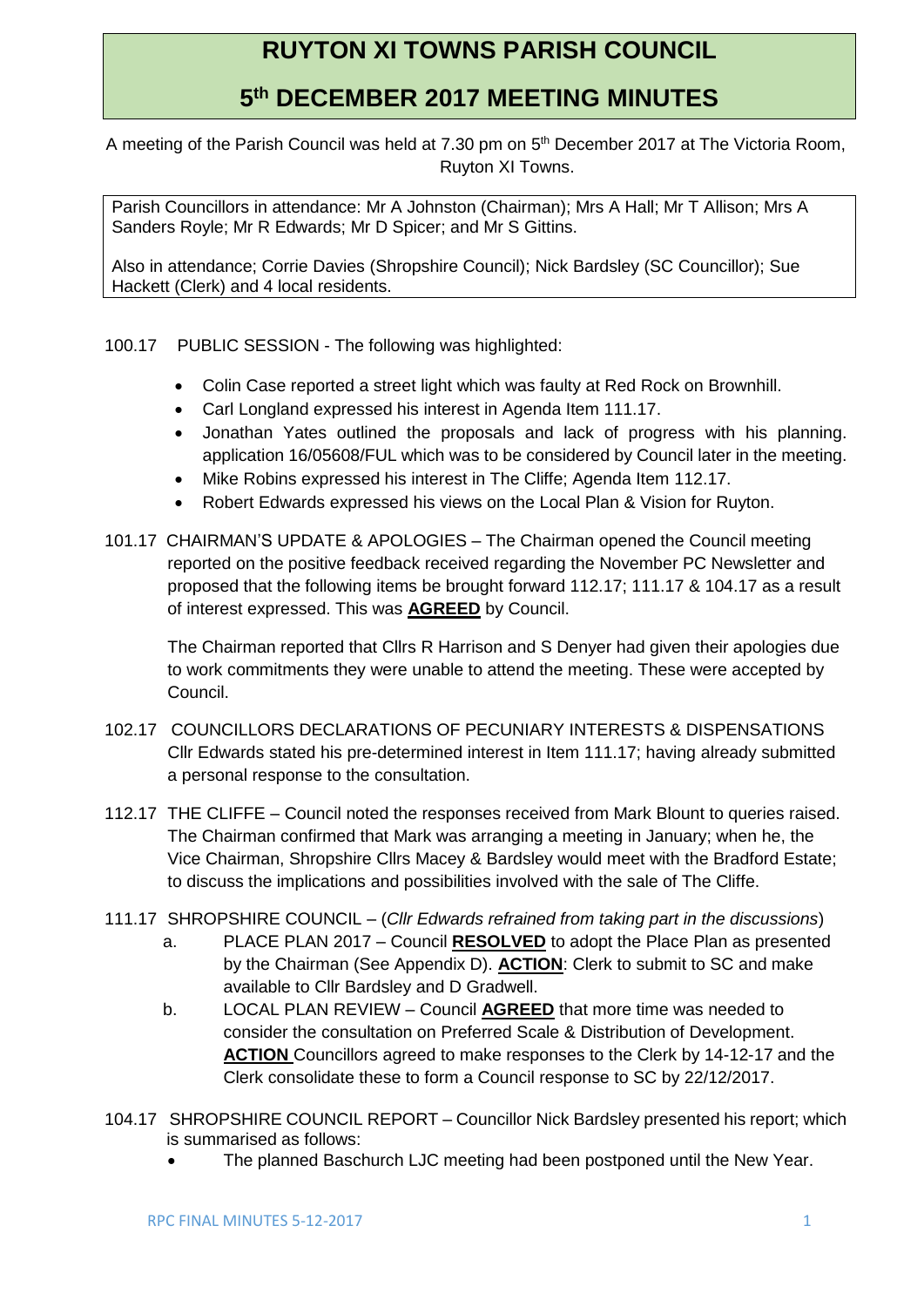- Doctors Surgery Baschurch; issues about the inability to utilise a nearby car park due to a legal dispute were being investigated by SC. Whilst the Head of Legal Services was reviewing the need for more Legal involvement when planning conditions are written; to mitigate similar issues arising in the future. *Cllr Bardsley left the meeting.*
- 103.17 LOCAL GROUP REPORTS
	- a. Local Police Report & Volunteer Speed Watch Scheme.

The Clerk stated that members of the Local Police Team had been unable to attend but had supplied the following incident report for Ruyton XI Towns between 01/11/2017 - 30/11/2017; when no criminal offences had been reported.

TRAFFIC RTC-DAMAGE ONLY 1; TRAFFIC HIGHWAY DISRUPTION 1; TRAFFIC ROAD RELATED OFFENCE 1; PS CONCERN FOR SAFETY 1.

The Clerk confirmed that she awaited the outcomes of the risk assessment and regulations review currently being carried out by WM Police Officer Adnam Ali; before the Community Volunteer Speed Watch Scheme could progress.

- b. Safer Roads Group The Chairman circulated plans for a gated entrance to the village at Olden Lane these were **AGREED** by the Council; both in terms of location, design and cost. It was also AGREED that the contractor Glasdon (being present on the SC Select Contractors List) be the Council's preferred contractor. **ACTION** Clerk to place amended order for the two white gates at quoted cost £1,817.26.
- c. Oswestry Area Committee (SALC) Cllr Hall reported on the meeting and confirmed that she had circulated a more detailed report on the SC Local Plan presentation to all councillors.
- d. SP Energy Networks Presentation Cllr Hall reported on the meeting; councillors noted the outcomes and were in agreement that they did not directly affect the parish.
- e. Rural Bus Service Consultation Cllr Allison's report (which had been previously circulated by the Clerk), was **AGREED** & **ADOPTED** by Council. **ACTION** Clerk to submit.
- 104.17 See above.

### 105.17 PLANNING

a. The Parish Council considered the following planning applications:

Ref: 16/05608/FUL Wheel House at Shotatton

Conversion and extension of an agricultural barn, to create additional residential accommodation as part of an existing dwelling; and construction of a new garage and plant store.

Having considered the additional information on the SC Planning Register and taken in to account the applicant's description of the application. Council **AGREED** that the application be supported and that the following comments be made:

It was considered a sympathetic conversion and extension of an existing agricultural barn in keeping with its surroundings. The proposed changes were noted as having no significant visual impact on neighbouring properties.

Reference: 17/05297/FUL (validated: 13/11/2017) Address: Shelvock Hall, Ruyton-XI-towns Proposal: Erection of an agricultural workshop building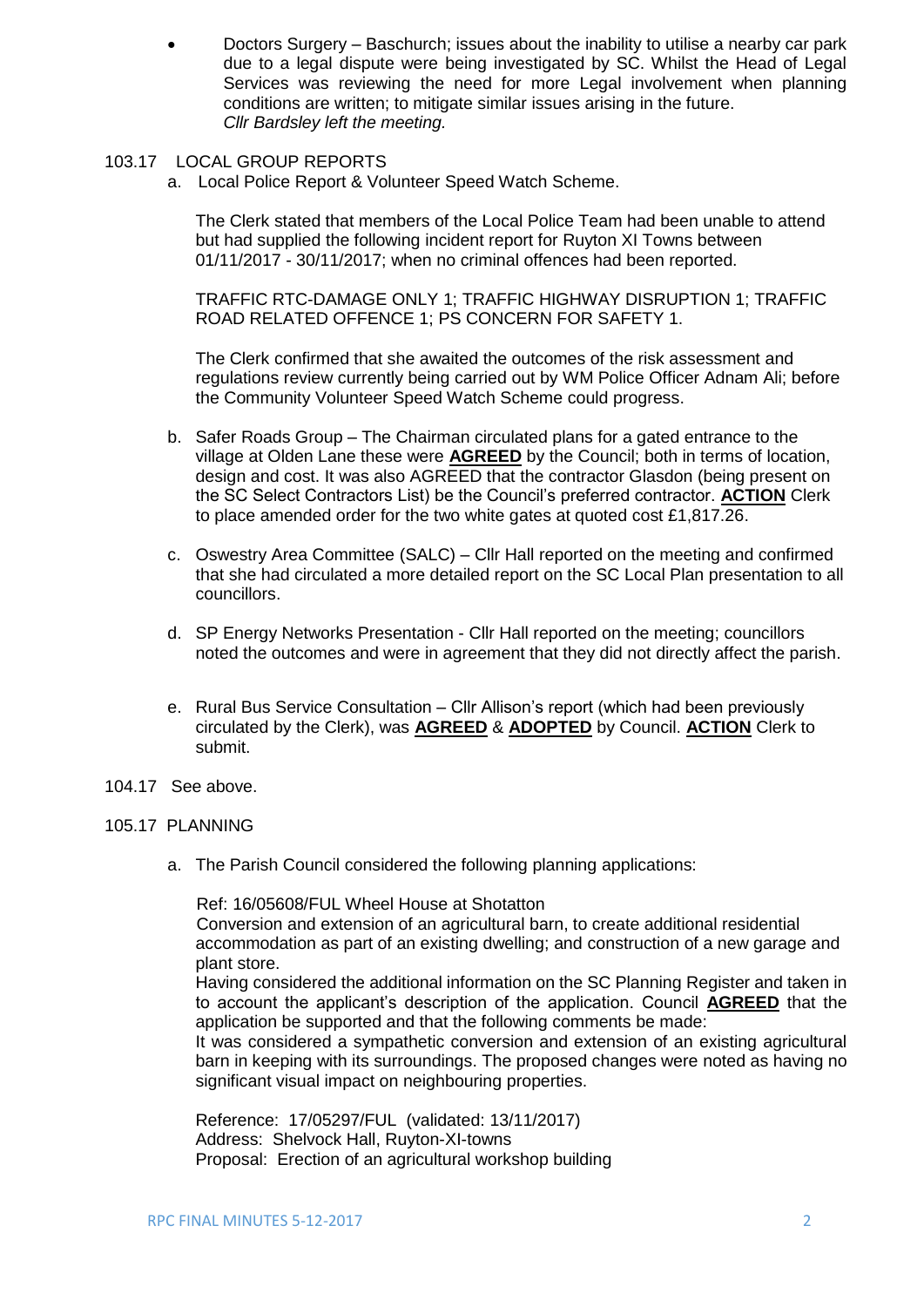Council **AGREED** to make no comment.

Reference: 17/05298/FUL (validated: 13/11/2017) Address: Shelvock Hall, Ruyton-XI-towns Proposal: Erection of replacement agricultural livestock building

Council **AGREED** to make no comment.

b. The Clerk reported the following planning applications decisions as notified by SC:

Ref: 17/04920/FUL Barncroft, Olden Lane, Ruyton XI Towns Proposal: Erection of replacement shower and toilet block. **SC Decision: Grant Permission** 

 Ref: 17/04057/FUL Conversion of redundant agricultural building to 1No dwelling. Barns at Wykey Farm, Wykey, Ruyton XI Towns **SC Decision: Grant Permission** 

106.17 CLERK'S UPDATE REPORT & COMMUNICATION – The Clerk's report at Appendix A was noted.

Council **RESOLVED** that, due to the confidential nature of the business to be transacted, the public and press should not be present. (PUBLIC BODIES ADMISSION TO MEETINGS ACT 1960 Pursuant to Section 1(2).) *Members of the public left the meeting.*

Contractors Quotes for LED street lighting replacement were then discussed. Having discussed and compared both submissions from Highline Electrical Ltd and Eon Highways Lighting; Council **RESOLVED** that Eon Highways Lighting be asked to carry out a survey of all Parish street lights and submit a more detailed quote at a cost of £150.00.

General Data Protection Regulations – The Clerk reported that standard policy documentation was available which might be useful to the PC at a cost £30.00 and that NALC were still considering its impact on the Town & Parish Council Sector.

NALC Foundation Award Scheme – The Clerk reported that she and the Chairman now awaited a January meeting date at Shirehall.

### 107.17 FINANCE

- a. Council noted the Clerk's Budget Monitoring Report as at 30/11/17 and forecast position as at yearend (Appendix B).
- b. Council considered the Draft Budget Schedule for Year 2018-19, as presented by the Clerk (Appendix C). Following some discussion it was agreed that the Budget would be revisited at the Council's January meeting when more information would be available as to SC's council tax charges.
- c. Council to considered the following invoices/reimbursement claims awaiting payment and **RESOLVED** that they be authorised for payment; instructing the Chairman and Cllr Spicer to check all supporting paperwork prior to signing cheque payments:

|     | Pavee  | Description                               |       |
|-----|--------|-------------------------------------------|-------|
| 897 | A Hall | Mileage & Parking Expenses                | 29.11 |
| 899 |        | Post Office Limited   HMRC 3rd Quarter NI | 39.84 |